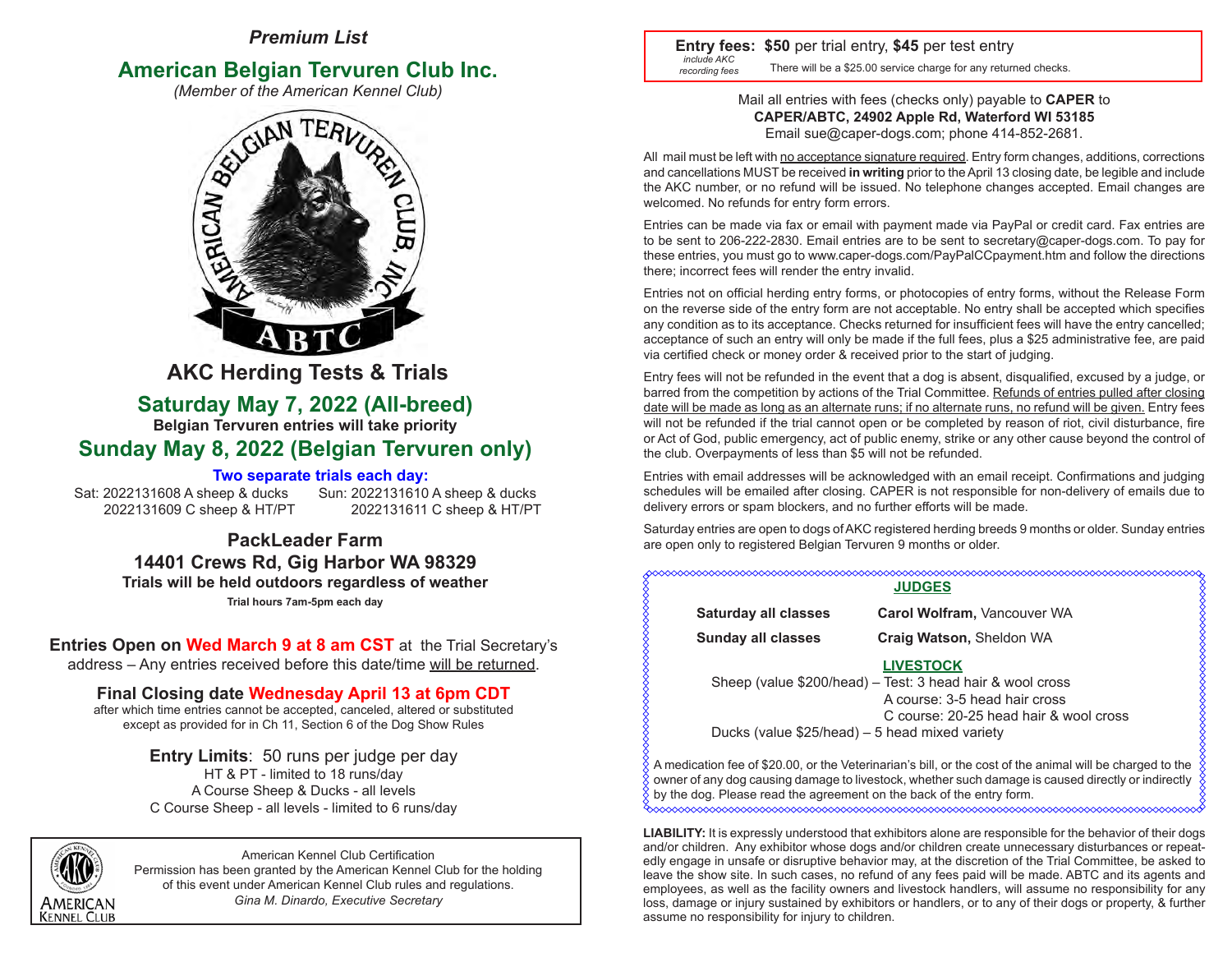# **SITE INFORMATION:**

Bring your own chairs & shade tents/screens. Port-a-potties are available. Water is available for dogs. There are livestock guardian dogs on the premises. They are working dogs & should be ignored. Please keep children away from farm equipment, livestock, guardian dogs, & restricted areas. Damage to the facility (gates, obstacles, buckets, etc.) will be charged the replacement cost. When not competing, dogs must be confined or held on leash & kept away from the livestock. The house (including porch and any other designated areas) is off limits to general use – only specific individuals will be allowed in the house.

**Exhibitors MUST clean up after their dogs and themselves!** Anyone witnessed not cleaning up after their dogs will be excused from the trial with no refund.

Lunch availability will be communicated in the judging schedule.

Bitches in season will run in catalog order in trials and last in the running order in tests.

If a dog is entered in a test class and another class, one of the 2 entries must be designated as a priority entry. The other entry will be accepted only if there are no alternates for the day.

Herding practice at Packleader will be available 9:00 - 4:00 on Friday, May 6th and MIGHT be available earlier in the week if demand is sufficient. The cost is \$21 per dog per livestock per day. To reserve practice time, email Claudia Dickerson at cwddogs@gmail.com.

#### **DIRECTIONS TO SITE:**

*From I-5 (North or South):* Exit 132B (Hwy 16 W). Travel west/north ~13 mi (into Purdy) to Hwy 302 W, turn left. Travel on Hwy 302 ~7.3 mi to 150th Ave NW, turn right. Turn left at the first road (~500 ft) onto Crews Rd (sign for Rocky Creek Conservation Area). When you exit the trees, the gate for PackLeader Farm will be directly in front of you.

#### **LODGING:**

**Hotels:** Early reservations recommended and verify pet policies and discounts when booking. **Westwynd Motel,** 6703 144th St NW, Gig Harbor WA 98332 • 253-857-4047

www.westwyndmotel.com, mention PackLeader Farms herding trial for \$10 discount & waive pet fee. Closest and most affordable. Suites are the best deal with a kitchenette, bedrooms, and living room. The Float Restaurant next door is open at 6:00 for breakfast. Be sure to check in before they close the office for the night.

#### **Partial list of other area hotels accepting dogs:**

**Belfair Motel,** 23322 NE State Rte 3, Belfair WA 98528 • 360-275-4485 • Pet fee \$10/night per dog. **Best Western Wesley Inn and Suites** 6575 Kimball Dr Gig Harbor WA 98335 • 253-858-9690 Pet fee \$30 per night, max 3 pets.

**Inn at Gig Harbor,** 3211 56th St NW, Gig Harbor WA 98335 • 253-858-1111 Pet fee \$50 per stay for first pet, extra \$10 per pet for additional pets. **Red Lion Inn and Suites** 220 Bravo Terrace, Port Orchard WA 98366 • 360-895-7818

Pet fee \$15 per dog per night.

Please help to retain these motels for future performance events by doing the following:

1. Clean up after your dog – both inside and outside.

2. Bring a sheet to protect the bedspread & place plastic underneath dog crates.

3. DO NOT wash your dog in the tub. Bring your own towels to dry or clean up after your dogs. 4. Dogs left alone in the room must be crated.

# **RV Parking:**

Day and Overnight RV parking on site is limited, and there are no hook-ups.

To request on-site RV parking, INCLUDING DAY PARKING, email Claudia Dickerson at cwddogs@ gmail.com with the following information: name, cell number, dates of arrival and departure, type and length of RV, and width with slides open.

# **Please make a back-up reservation at an RV park in case demand exceeds available spots.**

Questions regarding herding practice or onsite camping (day & overnight parking are limited) - please email Claudia Dickerson, cwddogs@gmail.com for information.

# 

# **COVID PROTOCOLS AND RESTRICTIONS**

At all times while on Packleader property, entrants and their guests will be required to comply with COVID protocols issued by ABTC for this trial. Failure to comply will result in immediate expulsion from the property without refund of entry fees. The protocol will be sent with the judging program but may be revised if state mandates or new medical information require, and the revisions will be communicated to all entrants.

These events will be cancelled if required by the Washington State COVID rules in effect at the time of the trial. All of the entry fees will be refunded if the cancellation occurs after the closing date.

# **AMERICAN BELGIAN TERVUREN CLUB INC. OFFICERS**

 **President:** Karrie Messina **Vice President:** Robyn Cosenza **Recording Secretary:** Nancy McClure, secretaryabtc@gmail.com<br>**Membership/PR Secretary:** Judy Marguardt **Treasurer:** Sue Fregien **Membership/PR Secretary: Judy Marquardt Board Members:** Sally Davis, Owen Deatrick, Deb Eldredge, Vincent Ramirez

# **TEST/TRIAL COMMITTEE**

 **Chairperson:** Claudia Dickerson, PO Box 862, Amboy WA 98601 cwddogs@gmail.com • 360-953-4288 **Secretary:** Sue Fregien, 24902 Apple Rd, Waterford WI 53185 • sue@caper-dogs.com 414-852-2681

 **Members**: Jim Johnston, EveLynn McGuinness, Lisette Peters Weem

# **VETERINARIAN**

 Uptown Animal Hospital & 24-Hour Emergency Care 3316 56th St Suite 104, Gig Harbor WA 98335 • 253-851-7387

# **Photographer**

Nina's Photography

Milwaukie OR • 503-380-7992 • www.ninasphotography.com No other professional photography permitted where images will be sold or publicly shared for free in any media. Private owner photos of action for personal use are always permitted.

# **PRIZES AND AWARDS**

#### Both Days

*The American Belgian Tervuren Club, Inc. offers the following trophies through the generosity of donors to the trophy fund. All donors' names will be listed in the specialty catalog. Trophies of greater or equal value may be substituted at the discretion of the trial chair.*

High in Trial for each trial: Blue/Red/Yellow Rosette

Reserve High In Trial for each trial: Red/Yellow/White Rosette

Placements: Ribbon or Rosette (1st Blue, 2nd Red, 3rd Yellow, 4th White, 5th Pink)

Qualifiers: Dark Green Ribbon or Rosette

#### Sunday National Specialty

High in Trial for each trial: Tervuren themed item, American Belgian Tervuren Club Gold Medallion

Reserve High in Trial for each trial: Tervuren themed item

High Combined Score in Sheep & Ducks: Tervuren themed item

First – Fifth place and Test qualifiers: Tervuren themed item